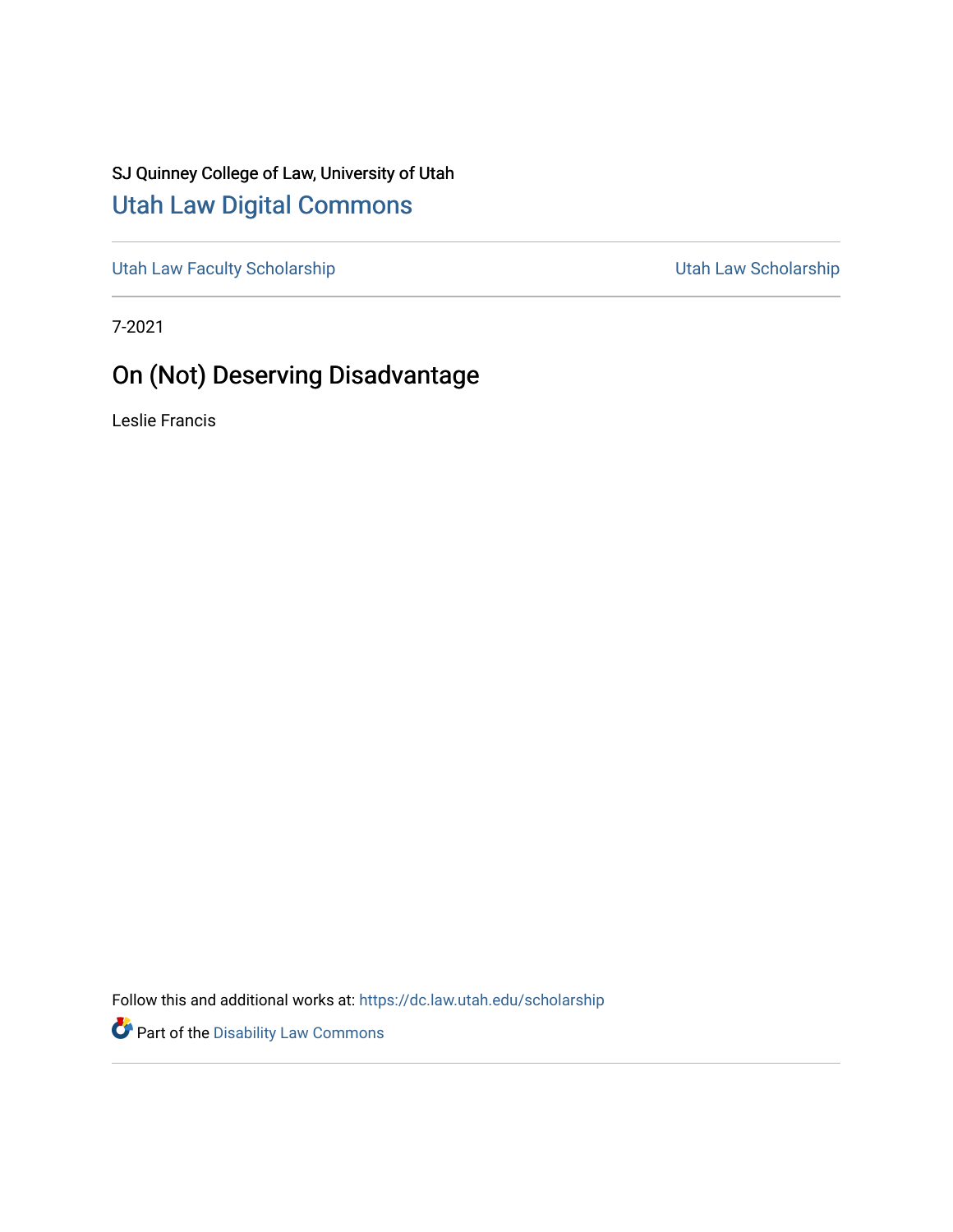# 4 On (not) deserving disadvantage What kind of difference does "disability" make?

# Leslie Francis

Disability rights are often characterized as paradoxical. On the one hand, disability rights are civil rights. As such, they should be rights held by everyone in a given civil society. On the other hand, claims for disability rights, as well as their instantiation in law, are often categorical: they may only be claimed by those fitting within the category of "the disabled."

The ADA illustrates this paradox. It is listed among the U.S. civil rights statutes. But it is structured to require people to have a characteristic— "disability," as the statute defines—to claim its protections. Seen as categorical, the ADA is then subjected to the criticism that it accords special rights to people, evoking the problematic reply that the deficiencies of their holders warrant these rights. This reply then places people with disabilities in the position of needing to show that they are sufficiently disadvantaged, in a way that they did not deserve, to claim the benefits accorded by these supposedly special rights.

In this chapter, I attempt to dissolve this paradox. I do so with an account of disability civil rights in anti-discrimination terms. The account presented here is based on my work with Anita Silvers; I deeply regret her death and dedicate this chapter to her memory.

Everyone has civil rights; people do not need to show that they are disadvantaged, deservedly or undeservedly, to claim civil rights. I first outline how as a civil rights statute the ADA protects against discrimination. I then show that even when the ADA requires accommodation for individuals, it does so by way of understanding what discrimination is, rather than what disability is (Silvers and Francis). Key to this point is seeing "disability" and "discrimination" as defined terms of art.

The ADA protects against discrimination based on disability. Discrimination is treating people unfairly because of a particular characteristic they have. In the United States, civil rights statutes prohibit discrimination of some particularly serious kinds, but it is important to recognize that these protections remain incomplete. At the federal level, civil rights statutes address unfair treatment based on characteristics such as race, sex, religion, color, national origin, age, and disability. Many state statutes also address unfair treatment based on sexual orientation. These characteristics are singled out because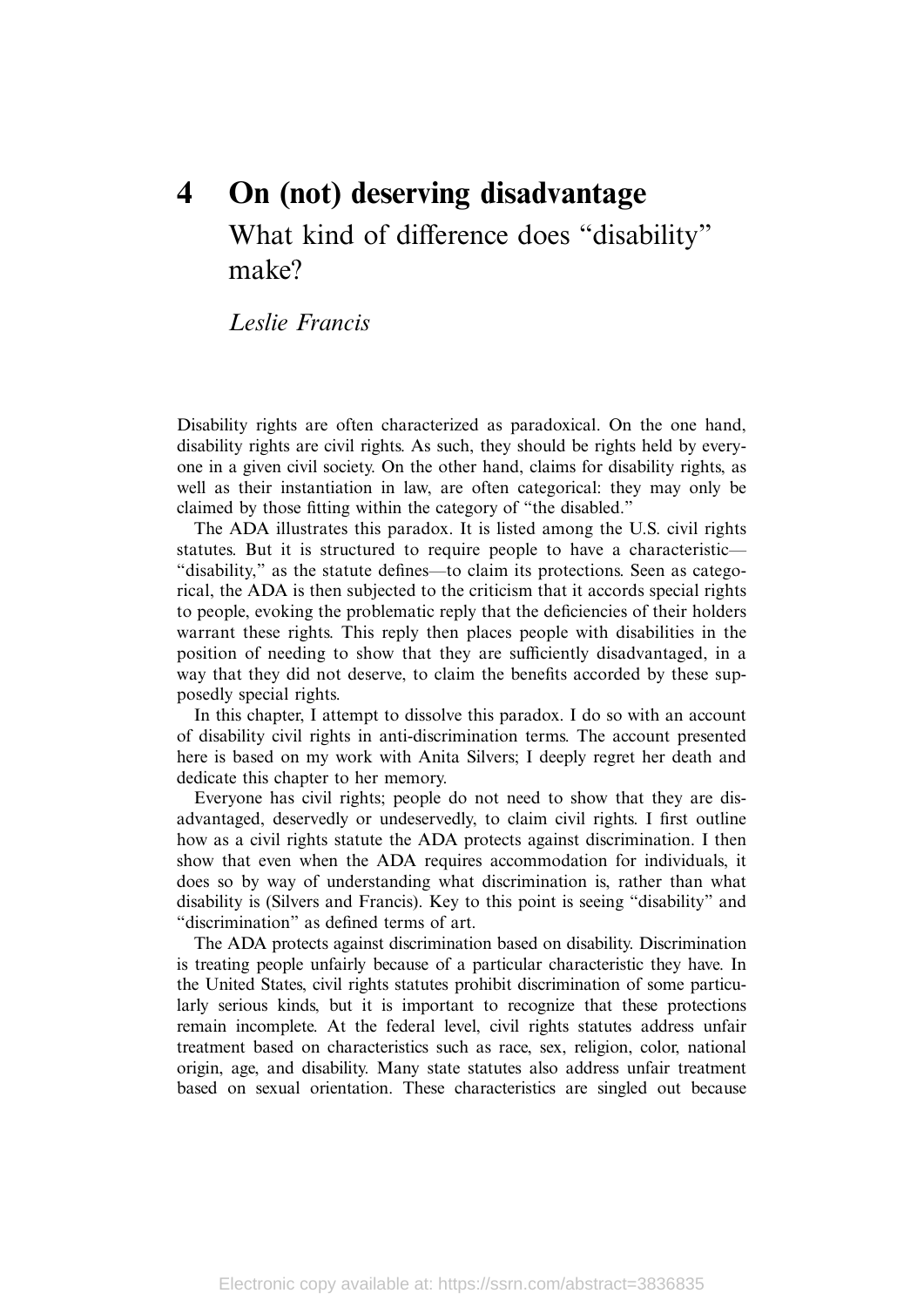disadvantageous treatment based on them is pervasive, has been historically persistent, and has affected the design of social institutions in complex ways (Eidelson; Silvers, Wasserman & Mahowald, 175–176). Moreover, in these cases the disadvantageous treatment has been critically associated with devalued status. For disability, Justice Marshall described this history of diminution and mistreatment powerfully:

Fueled by the rising tide of Social Darwinism, the "science" of eugenics, and … extreme xenophobia … leading medical authorities and others began to portray the "feeble-minded" as a "menace to society and civilization … responsible in a large degree for many, if not all, of our social problems." A regime of state-mandated segregation and degradation soon emerged that in its virulence and bigotry rivaled, and indeed paralleled, the worst excesses of  $\text{Jim}$  Crow.<sup>1</sup>

As an anti-discrimination statute, the ADA addresses how discrimination excludes, both individually and generally. Accommodations respond to individual exclusion: individuals may seek accommodations when their differences in body or mind require adjustments for them to work successfully, participate in public services, or experience public accommodations as others do. Other requirements for modifications in policies or in the built world, such as ramps, respond to forms of exclusion that might affect anyone. These modifications are better understood not as adjustments in circumstances that would otherwise exclude individuals, but as responses to both inaccessible physical structures—structures in the literal sense—and social policies and institutions that exclude, structures in a more metaphorical sense (Barclay).

# The ADA as anti-discrimination

The ADA as enacted began with a statement of findings and purpose. The findings included histories of exclusion, isolation and segregation, discrimination, and disadvantage of people with disabilities.<sup>2</sup> As stated in the original ADA, the findings also included the observation that "some 43,000,000 Americans have one or more physical or mental disabilities, and this number is increasing as the population as a whole is growing older." This observation proved an invitation to the courts to narrow the population of people who could be considered disabled under the ADA. It was removed by the ADA Amendments Act (ADAAA) in 2008.<sup>3</sup>

The ADA's announced statutory purposes were providing a "clear and comprehensive national mandate for the elimination of discrimination against individuals with disabilities" and strong and "enforceable standards addressing discrimination against individual with disabilities." The statute also asserted the central role of the federal government in enforcing these standards "on behalf of individuals with disabilities." It invoked sweeping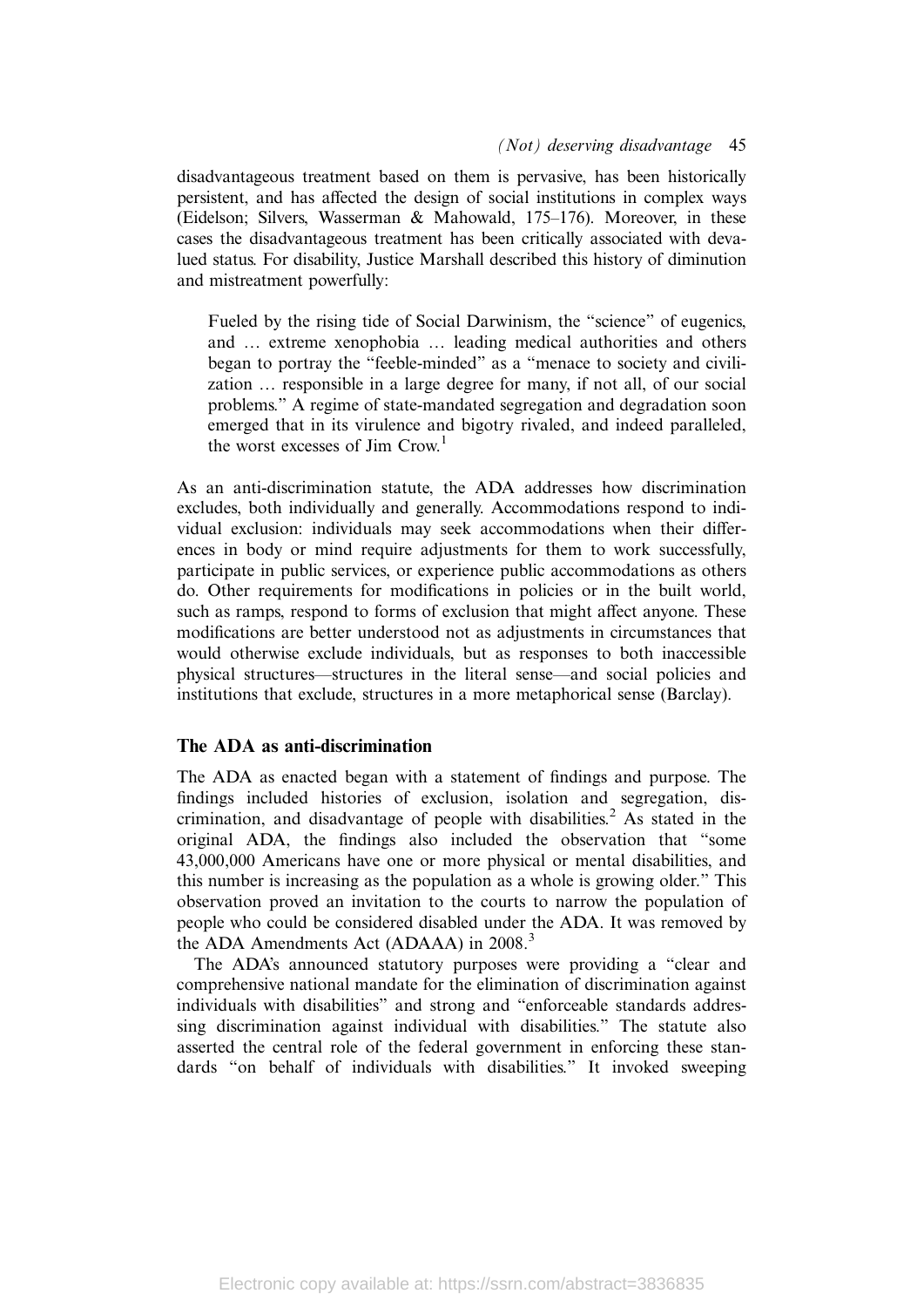authority to "address the major areas of discrimination faced day-to-day by people with disabilities."<sup>4</sup>

The ADA then continued with separate sections prohibiting discrimination in employment; prohibiting discrimination in public services, including a section governing all public services and a special section addressing public transportation; prohibiting discrimination in public accommodations; incorporating various miscellaneous provisions; and addressing accessibility in telecommunications. Some provisions within these sections require accommodations for particular individuals who need them to work, benefit from public services, or enjoy public accommodations. Thus it is discrimination for an employer to fail to make "reasonable accommodations to the known physical or mental limitations of an otherwise qualified individual with a disability" unless the employer can demonstrate undue hardship.<sup>5</sup> It is discrimination for a public entity to exclude qualified individuals with disabilities from participation in services, programs, or activities.<sup>6</sup> Individuals are qualified if they can meet essential eligibility requirements with or without reasonable modifications, removal of architectural or other barriers, or auxiliary aids and services.<sup>7</sup> And it is discrimination for a public accommodation to fail to provide auxiliary aids and services such as sign interpretation unless these steps would fundamentally alter the nature of the accommodation or result in an undue burden.<sup>8</sup>

These and other provisions mandate accessibility generally. These mandates do not attach to particular individuals or their differences but change worlddesign in a manner that augments accessibility for everyone. As just described, the public services section of the ADA requires reasonable program modifications and removal of architectural barriers. All public entities operating fixed route transit systems must assure accessibility in all purchases of new vehicles after 1990.<sup>9</sup> Entities operating fixed route systems also must make paratransit available as a complement.<sup>10</sup> Other provisions govern accessibility of stations and intercity and commuter rail. The ADA's public accommodation section specifies that it is discrimination to fail to remove architectural barriers and communication barriers that are structural in nature, if removal is "readily achievable."<sup>11</sup> Private sector entities operating public transit must ensure accessibility on newly-purchased vehicles seating more than sixteen people, unless they otherwise provide levels of service to people with disabilities that are equivalent to services provided to individuals without disabilities.<sup>12</sup> New construction is subject to the more stringent requirement that it be "readily accessible and usable" except where it is "structurally impracticable" to achieve this goal.<sup>13</sup> Finally, several ADA provisions ensure accessible communications. Telecommunications providers must provide relay services to hearing-impaired and speech-impaired persons.<sup>14</sup> Television public service announcements that are federally produced or funded must include closed captioning.<sup>15</sup> None of these provisions are dependent on requests from particular individuals with disabilities; they help to ensure a world inclusive of all.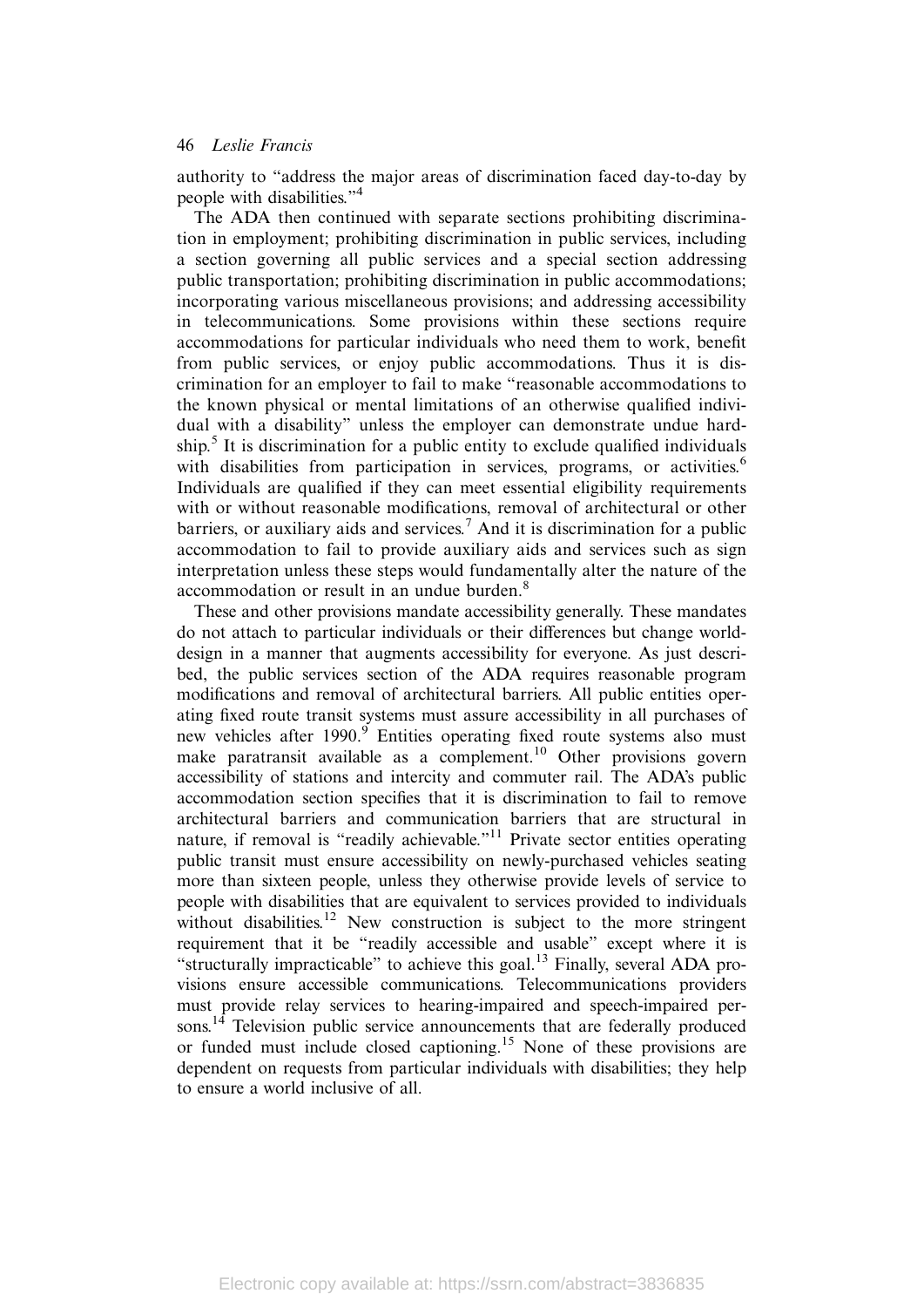To summarize, the ADA addresses disability discrimination in two ways. It requires the world to become more accessible. And it requires individual accommodations such as auxiliary aids when necessary to avert discriminatory exclusions of particular individuals. Only the individual accommodations requirements can reasonably be seen as special rights. Interpreting the ADA as a statute that only grants special rights is therefore clearly mistaken.

### Non-discrimination and accommodations

But what of the accommodation requirements found throughout the ADA? Does the right to accommodation create a special right and, if so, what kind of special right? The argument that accommodations create special rights rests in the idea that only people with disabilities can claim accommodations. Instead, I argue, the definition of disability is used as part of an account of non-discrimination: that non-discrimination requires accommodations to enable otherwise qualified individuals to work successfully, participate in public services, or enjoy public accommodations.

To claim protection from discrimination, individuals must have a disability, have a record of a disability, or be regarded as having a disability.<sup>16</sup> These are the three prongs of the definition of disability in the ADA. To claim an actual disability under the first prong, an individual must have an impairment that substantially limits a major life activity.<sup>17</sup> Major life activities include important bodily functions and such activities as self-care, manual tasks, seeing, hearing, eating, sleeping, walking, standing, lifting, bending, speaking, breathing, learning, reading, concentrating, thinking, communicating, and working.<sup>18</sup> To claim a record of a disability under the second prong, presumably an individual must have had an impairment of this kind at some time in the past; the ADA contains no further specification of the meaning of this prong. To claim to be regarded as having a disability, a person must

establish that he or she has been subjected to an action prohibited under this chapter because of an actual or perceived physical or mental impairment whether or not the impairment limits or is perceived to limit a major life activity.<sup>19</sup>

The condition in question, however, may not be "transitory and minor"; conditions are "transitory" if they are expected to last for six months or less.20 An ankle sprain expected to heal within a month would be transitory in this sense but might not be minor depending on its impact on the individual's life activities.

The ADAAA specifies that these prongs of the definition of disability should be interpreted in favor of broad coverage. $21$  Episodic conditions are disabilities even when they are in remission, if they would be disabilities when they are active.<sup>22</sup> Whether a person has an actual disability should be determined without considering any mitigating measures except ordinary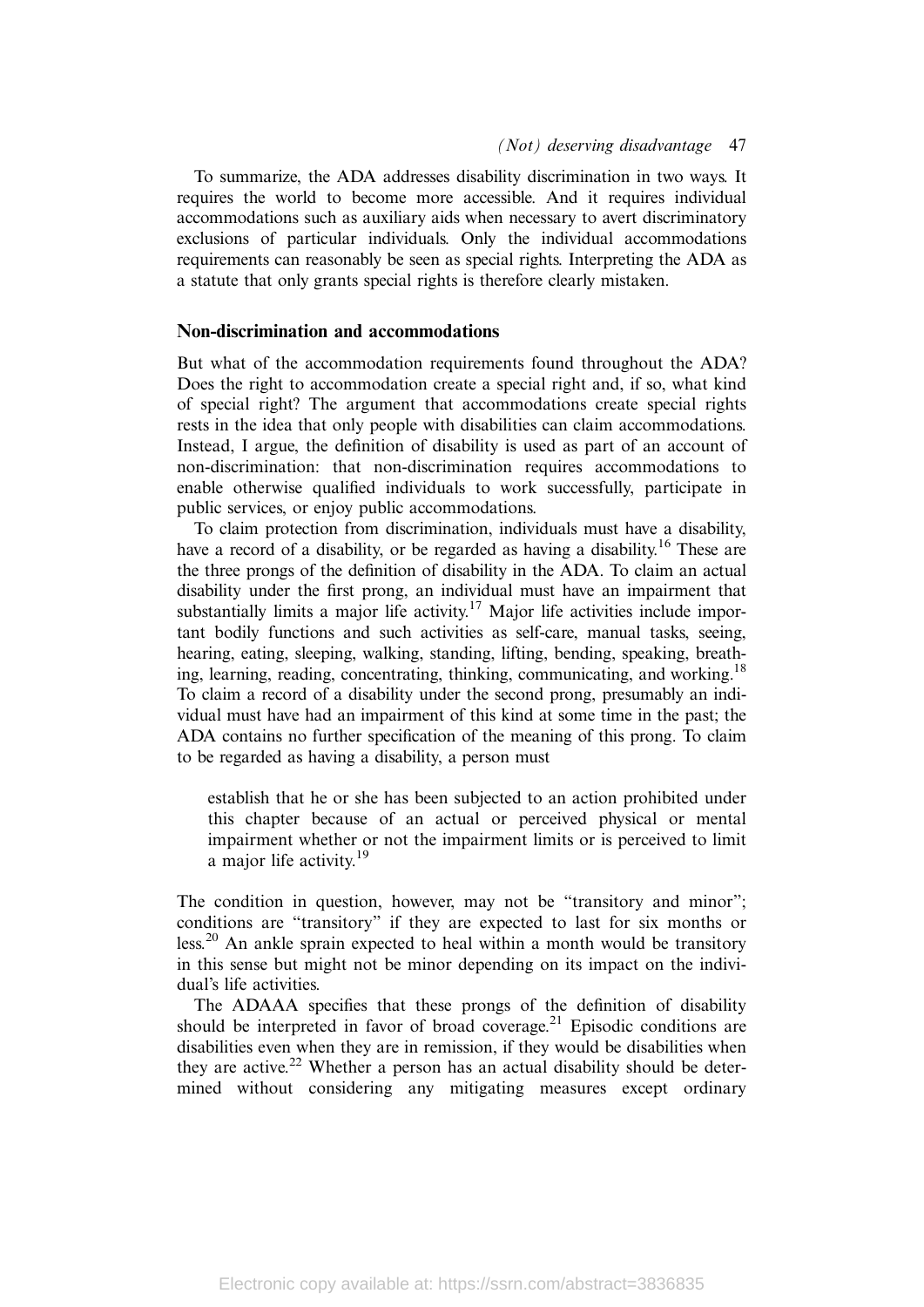eyeglasses, including medications, assistive devices, accommodations, or individual adaptive strategies for managing the condition.<sup>23</sup>

Along with broadening the interpretation of "disability," however, the ADAAA also specified that people claiming statutory protection because they are regarded as disabled do not have rights to accommodation or modification.<sup>24</sup> Elizabeth Emens contends that this provision signals that disability is being treated as a special right: "the ADAAA has conceded something to the accommodation-is-different camp" (21). Emens draws a similar conclusion from the ADAAA's prohibition<sup>25</sup> of what are called "reverse discrimination" claims, claims brought by individuals who claim to have been discriminated against because they don't have a disability and didn't receive an accommodation while people with a disability received an accommodation. An example of this kind of claim would be somebody who says they've been discriminated against because someone else was allowed a later starting time for the workday as an accommodation for chronic fatigue syndrome.

My claim instead is that these provisions were carefully crafted in light of the goal of non-discrimination. That is, they were crafted artfully for a specific purpose. It is discrimination to exclude someone because of an impairment that significantly affects their lives, when they are otherwise qualified. Likewise, if reasonable changes or aids could avoid exclusion of people who are otherwise qualified, it is discrimination to fail to provide them; this is the point of the accommodation requirement.

About whether someone regarded as disabled would need accommodations, the ADAAA reasoning was that if someone were mistakenly believed to have a disability, but did not, there would be no basis for accommodations. This provision does create the possibility that some people who need accommodations to function on the job might not qualify for them, because they do not qualify as actually disabled, even when actual disability is broadly construed. An example might be someone who has back pain that is not sufficient to significantly affect a major life activity, but who needs breaks from lifting in order to manage the pain. Arguably, however, the conclusion to draw is that the ADAAA did not address all aspects of disability discrimination, not that the ADA was designed to create special rights. In support of this conclusion is the recognition that the ADAAA was a compromise between anti-discrimination advocates and business interests concerned about costs. The result was a statute that addressed more serious forms of discrimination but left others out. This is not the same as a statute that singles out a group—the "disabled"—for special treatment. It is instead a statute that addresses non-discrimination incompletely.

In what follows, I illustrate these points first with the section of the ADA governing non-discrimination in employment, using the example of pregnancy, and then with a current controversial case involving non-discrimination in public accommodations and waiting times at Walt Disney resorts.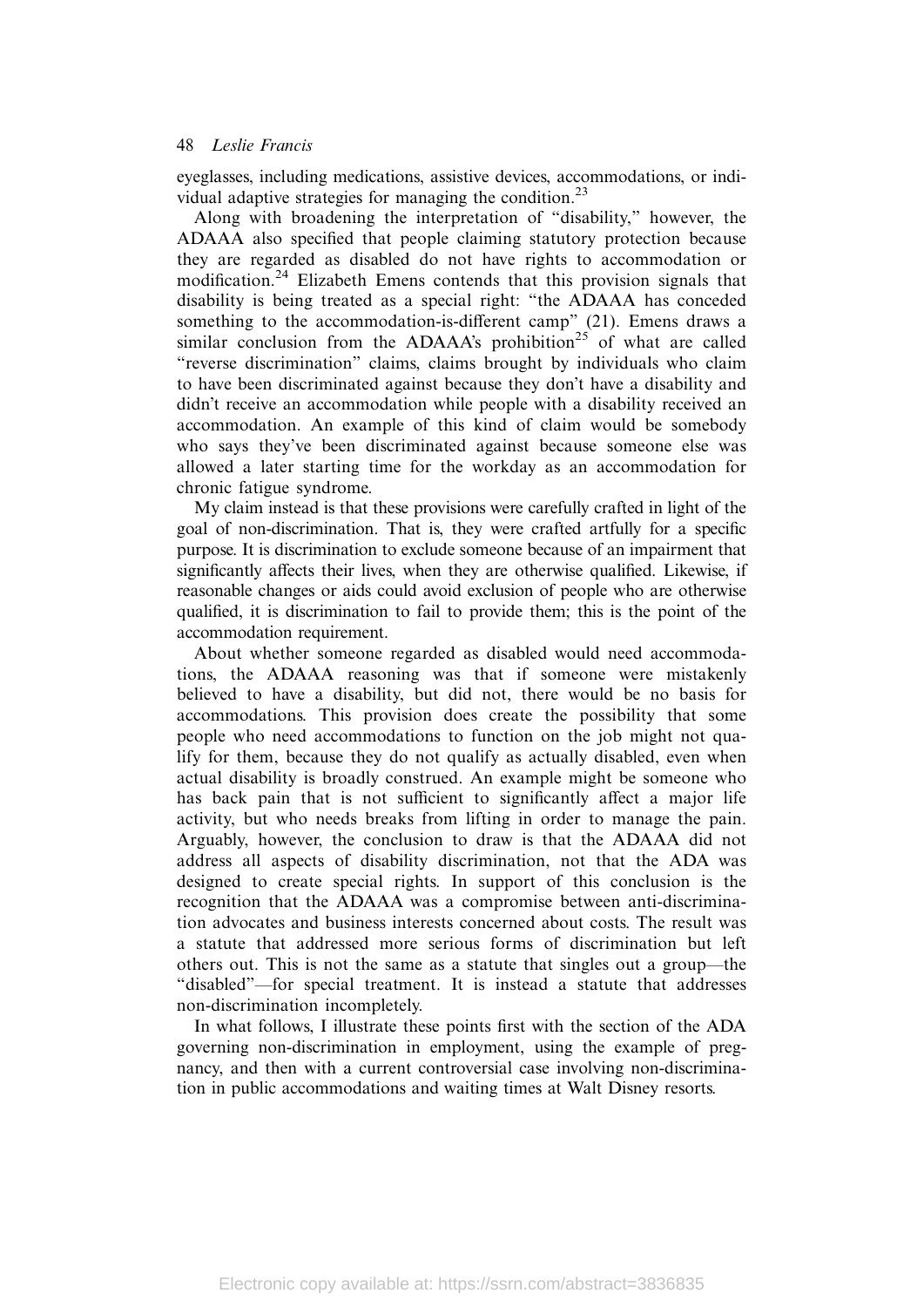# Employment, accommodations, and pregnancy.

Employers who fail to provide reasonable accommodations for employees with disabilities discriminate. To claim the accommodation right, employees must show that they are actually disabled or (possibly) have a record of a disability. This provision is at the heart of the claim that disability rights are special rights. After all, many people who are not disabled might find accommodations useful, too. Adjustments in work hours are an example. People with disabilities may need adjusted schedules in order to perform their jobs; the ADA requires these adjustments if they are reasonable. Other people may need adjusted work schedules, too: people with small children or ill parents, for example. However, failure to provide these adjustments is not discrimination, although it may be unjust for other reasons or simply bad policy.

A standard example of adjusted work times as accommodations is an employee who can no longer work early morning hours or a night shift because of a disability. According to EEOC guidance, if assigning the employee hours later in the day does not disrupt the employer's workflow to the extent that it is an undue hardship for the employer, the accommodation is required. The EEOC example is a later shift for a day care worker if the employer has adequate coverage earlier in the day.<sup>26</sup> On the other hand, an employee operating the presses for a newspaper would need to be at work during the night when the papers are printed. For this employee, the EEOC says, the only available accommodation would be reassignment to a vacant position for which the employee is qualified. The employer would not, however, be required to provide the employee with training to enable the employee to become qualified for the vacant position (unless the training is part of the position), or to create a new job for the employee.

The problem is why these are requirements for non-discrimination when other desired accommodations are not. New parents might want these reassignments, too. Here's why these are non-discrimination requirements. They are responses to exclusion associated with histories of devaluation and mistreatment. Parents of young children have not been systematically excluded in this way based on parenthood. Compare discrimination on the basis of sex: it is arguable that women have been systematically excluded from and judged unworthy of employment because of biological and social features that are related to sex: women carry pregnancies and may have medical issues associated with them, women breast feed, and at least until recently (and perhaps even recently) women are primary caregivers for young children. So it is discriminatory to treat women differently because they are pregnant or likely to become pregnant in a way that it is not discriminatory to fail to grant accommodations to parents of young children. To say the failure is not discriminatory is not to say that it is morally acceptable or just; it is only to say that it is not discrimination addressed through civil rights protections.

Pregnancy poses a particularly complex example of this difference between non-discrimination and injustice, however. U.S. law considers disadvantageous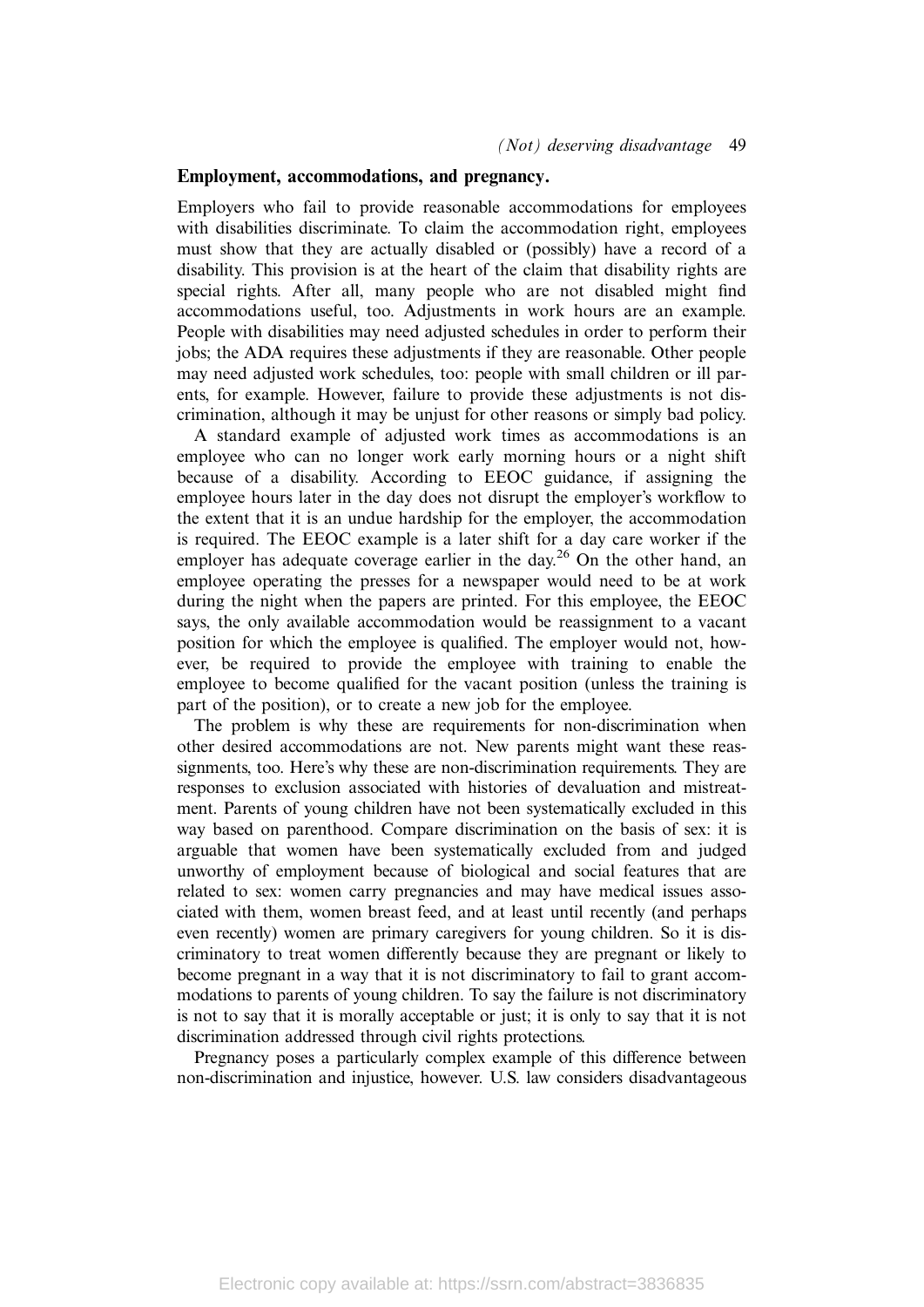treatment on the basis of pregnancy discrimination on the basis of sex.<sup>27</sup> This provision, known as the Pregnancy Discrimination Act (PDA), was added to the employment discrimination title of the Civil Rights Act after a notorious holding of the Supreme Court that the failure to cover pregnancy under an employer's short term disability policy was not discrimination on the basis of sex but differential treatment of pregnant people and non-pregnant people.<sup>28</sup> Title VII of the Civil Rights Act, of which the PDA is a part, does not explicitly include a right to accommodation for discrimination based on race, sex, color, or national origin.<sup>29</sup> Its assumption is that these characteristics are completely irrelevant to the ability to perform jobs. Religious beliefs and practices, however, must be accommodated unless accommodation would be an undue hardship for the employer.<sup>30</sup>

In a decision in 2015, the U.S. Supreme Court considered a case in which a pregnant employee was not granted the accommodation of light duty work when other employees with similar restrictions were given this accommodation. Peggy Young was a part-time driver for UPS. Her job responsibilities required her to lift up to 70 pounds. When she became pregnant, she was instructed not to lift more than 20 pounds during the first 20 weeks and not more than 10 pounds thereafter. She requested to continue to work with a lifting restriction, but the request was denied; she stayed home without work during her pregnancy and lost her medical insurance as a result. She claimed that UPS had violated the PDA by refusing to accommodate her pregnancyrelated lifting restriction although it accommodated similar lifting restrictions for employees with medical conditions covered by the ADA or employees with on-the-job injuries. Her position was that if UPS granted accommodations to anyone with a similar lifting restriction, even if the reason was that an employee had been injured on the job due to undertaking a particularly hazardous activity, it also had to grant similar pregnancy-related lifting restrictions. UPS, on the other hand, claimed that it was not discriminating on the basis of pregnancy but applying a neutral, non-pregnancy-related criterion to determine eligibility for accommodation: whether the condition was covered by the ADA or the result of an on-the-job injury. The Supreme Court rejected both of these positions as extreme and held that employers who refuse to grant accommodations needed by pregnancy while granting similar accommodations for other reasons must demonstrate a legitimate non-discriminatory reason that the employee can demonstrate is not sufficiently strong to justify the burden on pregnant women.<sup>31</sup> UPS later settled with Young and now makes accommodations for pregnant women requiring light duty assignments.<sup>32</sup> The upshot is a compromise: pregnant women may claim accommodations if other workers are given them and the employer does not have a sufficiently strong reason for distinguishing pregnancy from its other grounds for accommodation.

This analysis still places pregnant women in a different situation from people claiming disability discrimination for failure to accommodate, in several important ways. First, the right to claim accommodations is an aspect of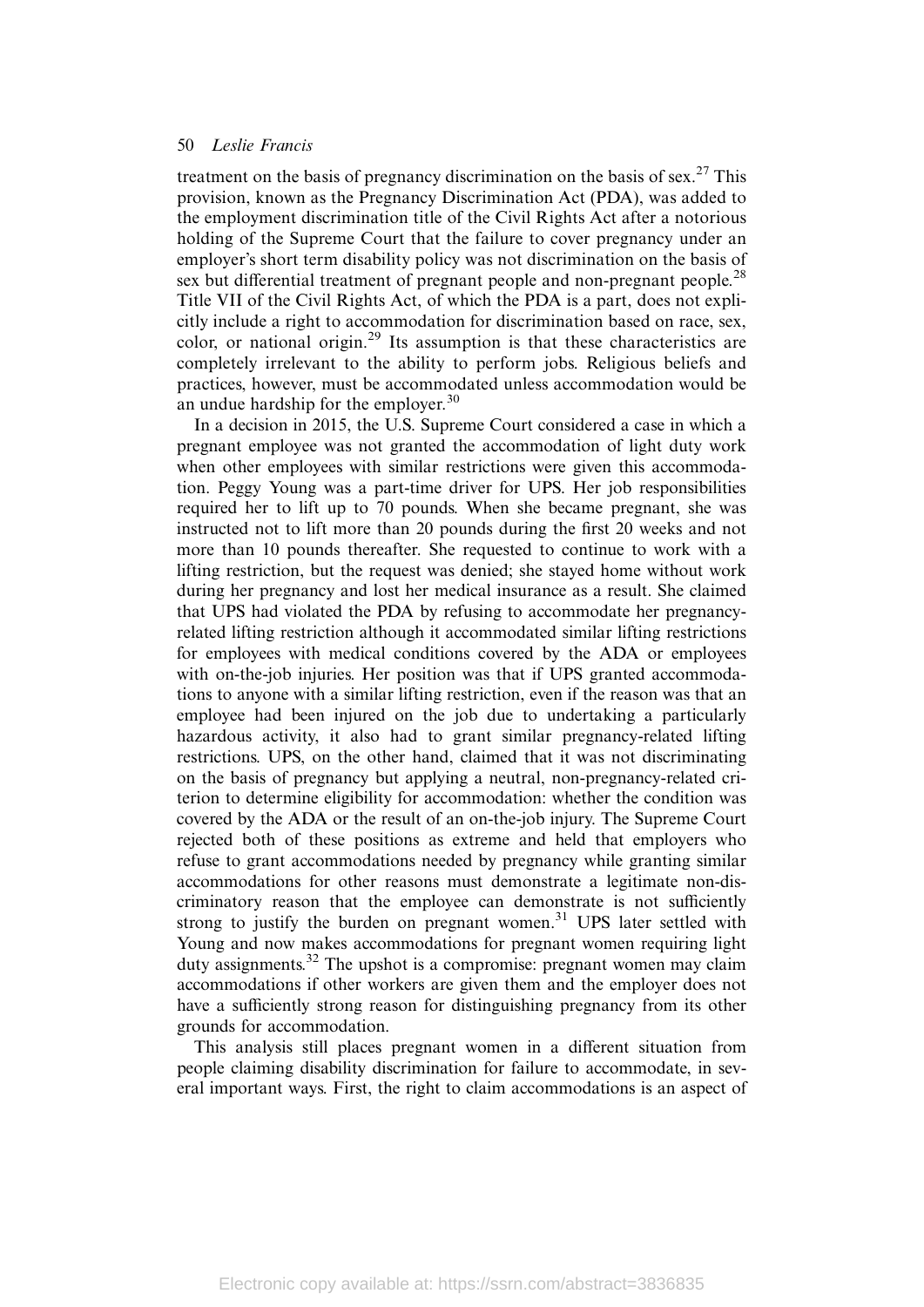#### (Not) deserving disadvantage 51

non-discrimination under the ADA but not under the PDA. Under the PDA, the right to accommodations depends on parity with the accommodations given other workers; employers who accommodate no one do not have to accommodate women who are pregnant. The ADA will not fill the gap for some pregnant women, because to seek accommodations under the ADA they will still need to show a condition that substantially limits a major life activity, albeit broadly construed. Uncomplicated pregnancies, births, and post-partum needs likely are not covered because it is unlikely that the employee will be able to show that she has an impairment that substantially limits a major life activity.<sup>33</sup> Second, under the ADA if the employee shows that she is qualified to perform the job with a reasonable accommodation, it is up to the employer to show that the requested accommodation is an undue hardship. By contrast, under the Supreme Court's interpretation of the PDA, the employee will need to show that the employer's reason for rejecting pregnancy accommodations while granting accommodations for others with similar restrictions is insufficiently weighty to counter the burden on pregnant women. The burden of persuasion is on the employee, rather than the employer. And the analysis is a balance between the employer's reason and the burden on the employee.

Consider this illustrative fact situation:

Andrea Mosby-Meacham was an in-house attorney for Memphis Light & Gas Company. She had telecommuted successfully for several periods of time in the past and her work did not require appearances in court. About a year before Mosby-Meacham became pregnant, her new supervisor announced a policy that all employees were expected to be at work between 8:30 a.m. and 5 p.m., in order "to set a good example for the support staff." The employer had no formal telecommuting policy and employees often telecommuted successfully, even after the announced policy. When Mosby-Meacham was 23 weeks pregnant, she required hospitalization, had surgery, and was placed on modified bed rest for 10 weeks. She requested to be able to work from home during that period as an accommodation. The accommodation request was denied, with the employer claiming that physical presence was an essential function of her position. So, Mosby-Meacham took sick leave, then family medical leave, then short-term disability insurance; she returned to work after the 10 week period of bed rest. She claimed the failure to accommodate was disability discrimination; a jury verdict for Mosby-Meacham was affirmed by the court of appeals.<sup>34</sup>

In this case, Mosby-Meacham presented her case as disability discrimination under the ADA. Her employer did not contest her claim to be a person with a disability. Had she not had the complications that required bedrest, however, the employer might well have tried to argue that her case did not come under the ADA. Under the ADA analysis, the question at issue was whether her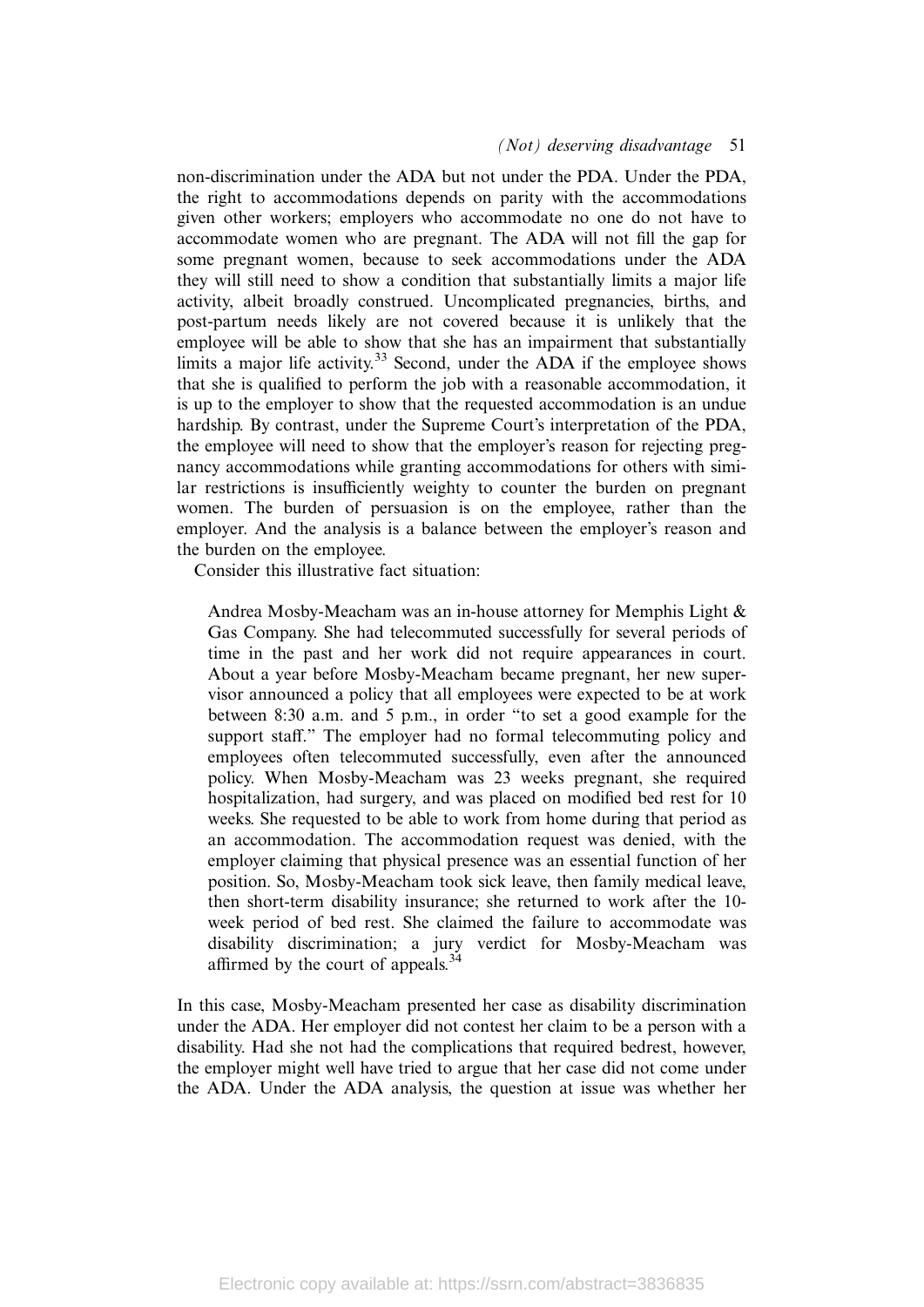requested accommodations were unreasonable, because personal presence at the office was an essential job function or because her telecommuting presented an undue hardship. With an uncomplicated pregnancy, the analysis would instead have started with whether the employer permitted other workers to telecommute, for example to avoid for a period of time the fatigue of commuting when commuting had become especially difficult because of the care needs of an ailing parent. It would then have considered whether Mosby-Meacham could show that her employer's reasons for refusing accommodations to similarly situated pregnant women who also sought to avoid the fatigue of commuting were insufficiently weighty to outweigh the burden on pregnant women. This showing might be far more difficult for Mosby-Meacham to make than it would be for her to contend that her employer had not met the burden of persuasion to demonstrate that the accommodation would be an undue hardship.

So there is a difference between uncomplicated pregnancy and disability, as they are treated under current U.S. civil rights law. Disabled-pregnant Mosby-Mecham has a better chance at accommodations than pregnant Mosby-Mecham. The conclusion to draw from this difference, however, need not be that people with disabilities get special rights. Rather, it could be that U.S. law now defines discrimination to protect the civil rights of disabled-pregnant Mosby-Mecham but has yet to define discrimination to fully protect the civil rights of simply-pregnant Mosby-Mecham.

# Public accommodations and waiting in line at Disney theme parks

Title III of the ADA prohibits discrimination "on the basis of disability in the full and equal enjoyment of the goods, services, facilities, privileges, advantages, or accommodations of any place of public accommodation…"<sup>35</sup> People may not be denied the opportunity to participate in or benefit from public accommodations, nor may they be given opportunities to participate or benefit that are "not equal to that afforded to other individuals."<sup>36</sup> A specific prohibition is the

failure to make reasonable modifications in policies, practices, or procedures, when such modifications are necessary to afford such goods, services, facilities, privileges, advantages, or accommodations to individuals with disabilities, unless the entity can demonstrate that making such modifications would fundamentally alter the nature of such goods  $\ldots$ <sup>37</sup> Another prohibition is the failure to provide needed auxiliary aids or services, unless doing so would fundamentally alter the nature of the goods provided or result in an undue burden.<sup>38</sup>

Perhaps the most salient image for special rights giving rise to resentment is that undeserving people are butting in line (Hochschild). Requests for accommodations at Walt Disney theme parks present exactly this question. For many years, people with disabilities attending Disney parks received a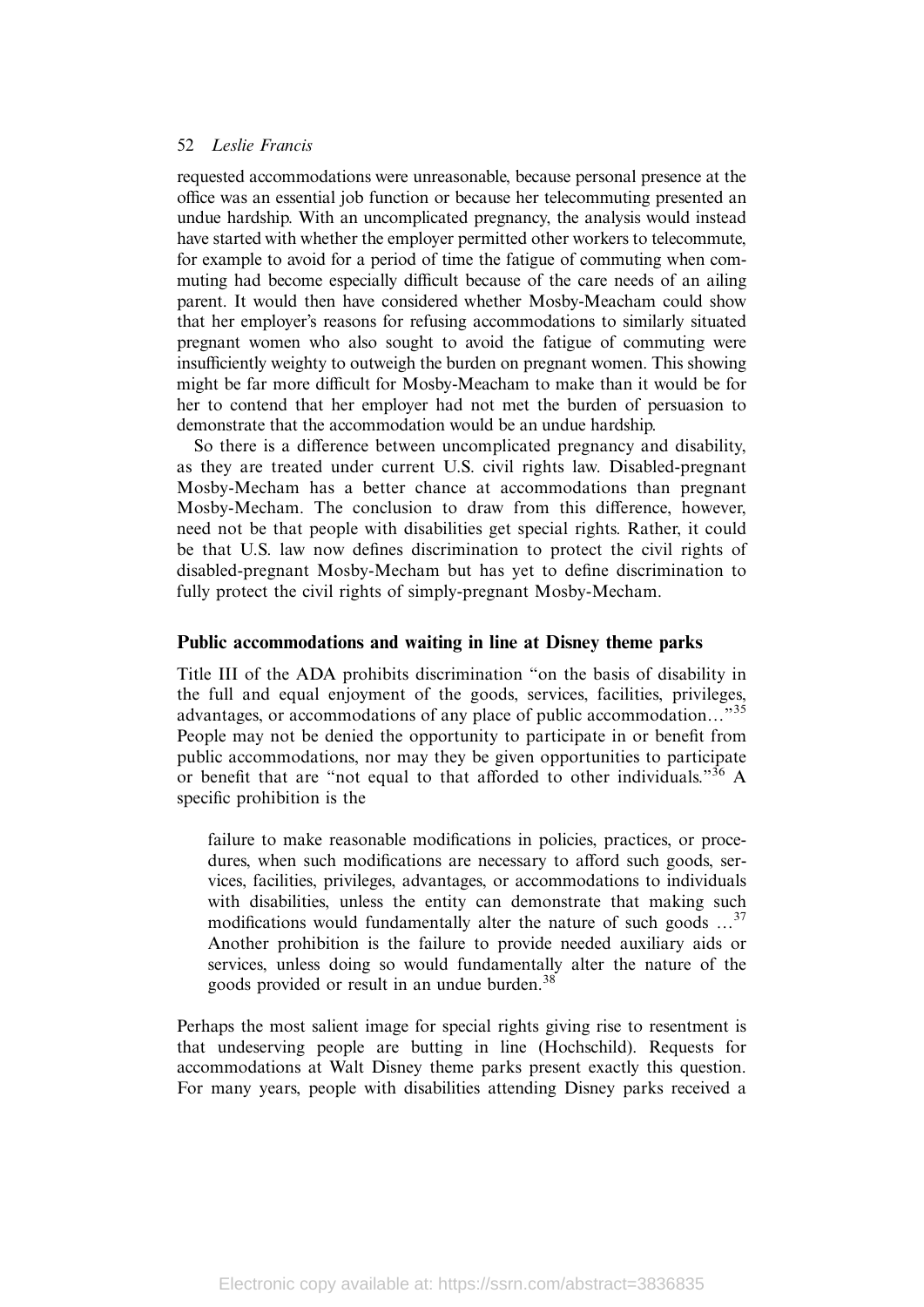special pass that enabled them to bypass notoriously long lines. Disney believed that able-bodied people were abusing the policy by exaggerating their conditions by hiring people with disabilities to pretend to be family members visiting the park with them (Hetter). In response, Disney changed the program rather than require proof of disability status, allegedly because of concerns about confidentiality.

The replacement program builds on a program called FastPass," which Disney originally introduced in 1999 to allow guests to avoid long lines at particularly popular attractions. Fastpass allows park visitors to schedule three return time windows for attractions in advance and is included in the price of a Disneyland ticket. Visitors who use the service can do other things in the park rather than wait in line, although for popular attractions return times fill up quickly and there are limits as to when visitors can schedule additional passes. Disneyland also offers a MaxPass system for an additional fee which allows unlimited selections of FastPasses. For many visitors, these options are a meagre response to the frustration of long wait times and the disappointment of times being sold out for the most popular rides.

For people with cognitive disabilities, Disney augmented FastPass with a "Disability Access Service" DAS Card. DAS Cards allow visitors to obtain return times for rides in addition to the FastPass system; return times are not limited to a particular window but may be used any time after the set time for return. Visitors may hold only one return time at once; once they have used their return time, they may select another one that is available, including for the ride they have just enjoyed.<sup>39</sup> Disney also makes additional accommodations available depending on individual service needs.

People with autism claim that the DAS Card system denies them the opportunity to enjoy the park on terms equal to those afforded other visitors and is thus discriminatory. Their initial lawsuit advanced two different grounds for their claim. First, they claimed that it was discriminatory to offer the same program to everyone with cognitive disabilities rather than an accommodation based on individualized assessments of each person's needs. The courts rejected this argument, stating that a one-size-fits-all accommodation did not violate the ADA as long as it accommodated persons with the most severe disabilities.<sup>40</sup> (Parenthetically, the court's analysis here should have been as long as it accommodated everyone with disabilities; the court simply assumed that accommodations for the most severe disabilities would also be appropriate for less severe disabilities.) Second, they claimed that the DAS system failed to make the reasonable modifications needed by many people with autism. Their argument was that some people with autism have no sense of time or must follow exact schedules in order to experience the park without having meltdowns—and thus being able to visit the park in the same undisturbed manner that non-disabled park visitors enjoy.

In considering this argument, the court noted that the experience of nondisabled visitors is not seamless: they must plan ahead, endure wait times, and stand in physical lines. Parents of non-disabled children are likely familiar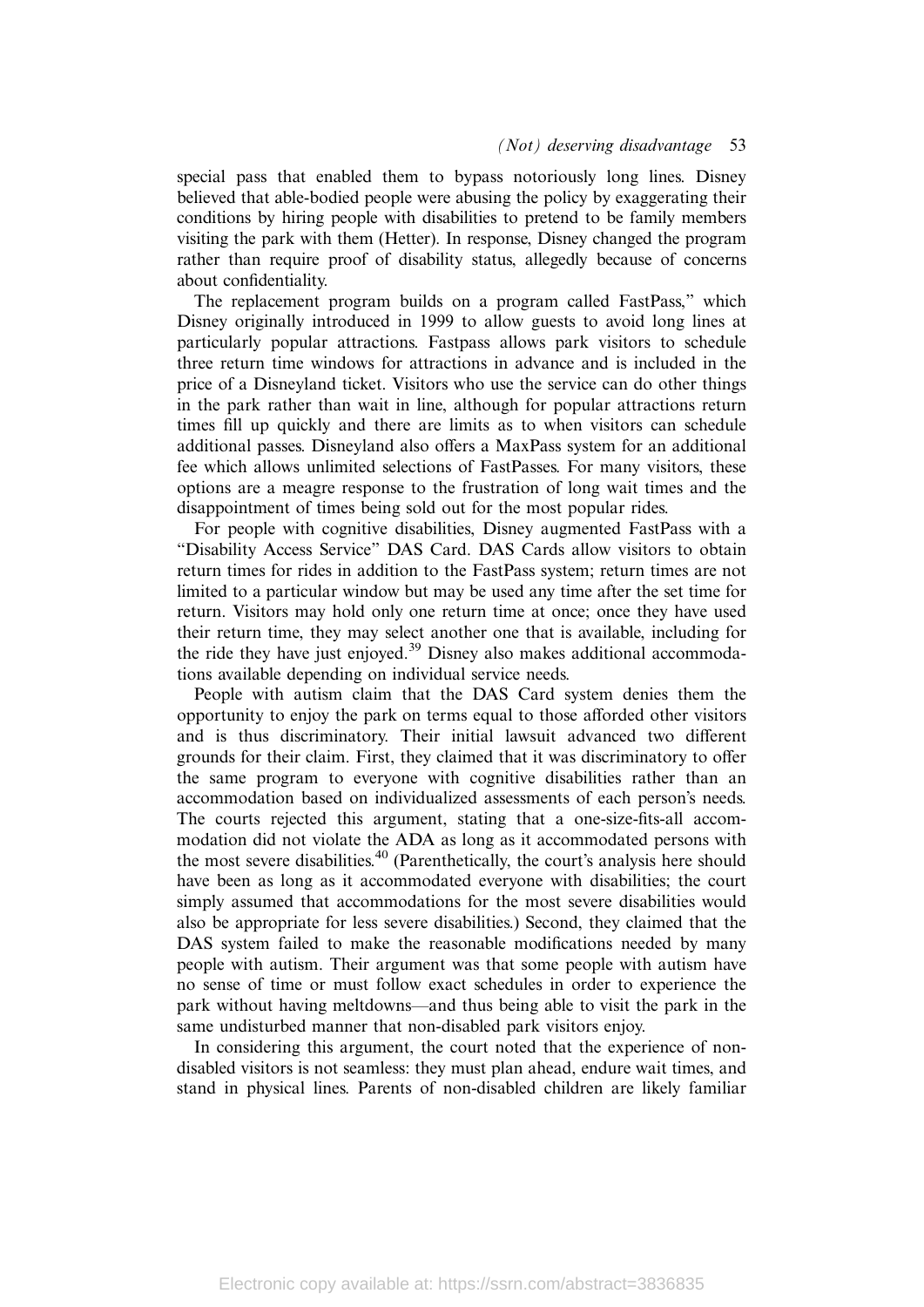with crying, temper tantrums, and general discomforts as well. It is thus not discrimination to provide people with disabilities an experience that includes these unpleasantries. A modification that eliminated these inconveniences for people with disabilities but not for others would indeed provide special benefits. However, the claim on behalf of people with autism was not that they should have a better experience than others. It was that their disabilities are such that if they are faced with inconveniences such as waits, they would not be able to enjoy the park to any reasonable extent because of their neurological conditions. Instead of enjoying other attractions while waiting, they would suffer meltdowns. The trial court's original ruling was that the evidence was insufficient to support this claim. The appellate court reversed this ruling and sent the case back to the district court to enable the plaintiffs to produce evidence that more necessary than the DAS Card were modifications for them to enjoy the park in a way similar to the experiences of others.<sup>41</sup> The trial court heard evidence in February 2020 but delayed its ruling to allow further submissions by the parties (Tribune News Service).

This approach, albeit imperfect, is rooted in non-discrimination. It is not discrimination for an amusement park to be crowded, noisy, stifling, or overpriced—although it might be price-gouging, misrepresentation, or cheating of visitors. Nor is it discrimination for a park to admit so many visitors that opportunities to enjoy the most popular attractions are unavailable to many. It is discrimination if people are unable to have roughly similar experiences based on a devalued characteristic such as disability. So it is undisputedly discrimination if people with mobility impairments cannot get on rides because they are built with steps, but not discrimination if they face the same limits of overcrowding that are faced by other park visitors. Thus the court was correct to insist that the plaintiffs bring evidence to show that without further modifications to the program they would be unable to enjoy the park in a way similar to the enjoyment—or lack thereof—available to others. Otherwise, the plaintiffs' claim could be regarded as a request for a special privilege rather than an anti-discrimination right.

# Conclusion

Civil rights law as it stands is imperfect. It does not protect against all forms of discrimination. This imperfection, however, does not show that civil rights law provides special rights, even when accommodation is required for nondiscrimination. Key to dissolving the paradox with which I began—that disability rights claims appear both to be civil rights claims and special rights claims—is the recognition of how civil rights claims function. Moreover, civil rights law is not the same as law for justice. There are many social injustices, including structural injustices, that are not civil rights violations. The project of social justice is large and important and civil rights protection is only one part of it. This observation flags an additional, critical question that I have not addressed in this contribution, whether civil rights protections should be prioritized if they conflict with other requirements of justice.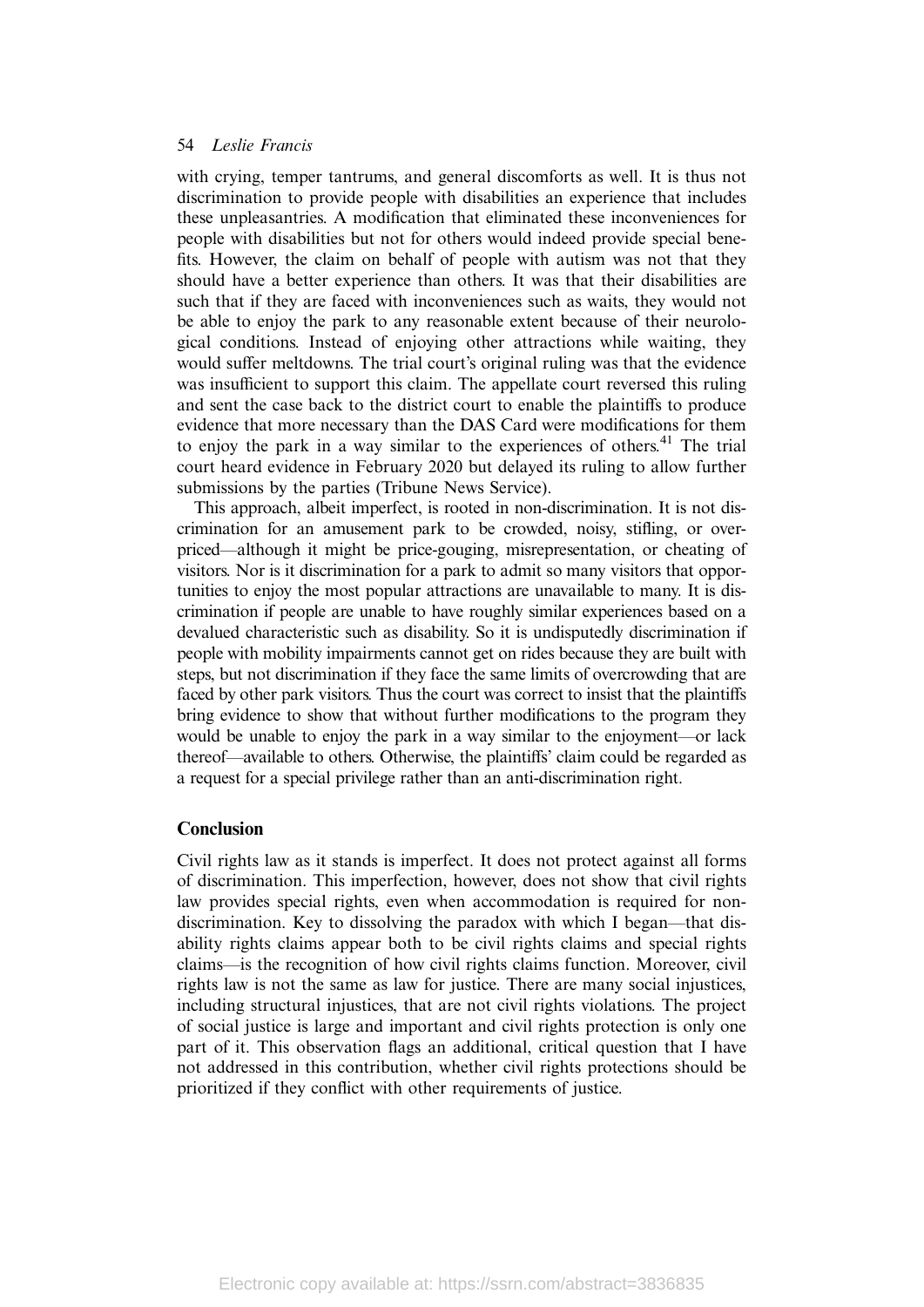#### **Notes**

- City of Cleburne, Texas v. Cleburne Living Center, 473 U.S. 432, 461–462 (Marshall, J., concurring in the judgment in part and dissenting in part).
- 42 U.S.C. § 12101(a).
- 42 U.S.C. § 12101 note.
- 42 U.S.C. § 12101(b).
- 42 U.S.C. § 12112 (b)(5)(A).
- 42 U.S.C. § 12132.
- 42 U.S.C. § 12131(2).
- 42 U.S.C. § 12182(b)(2)(A)(iii).
- 42 U.S.C. § 12142.
- 42 U.S.C.§ 12143.
- 42 U.S.C. § 12182(b)(2)(A)(iv).
- 42 U.S.C. § 12182(b)(2)(C)(ii).
- 42 U.S.C. § 12183(a). 47 U.S.C. § 225(b)(1).
- 
- 47 U.S.C. § 611.
- 42 U.S.C. § 12102(1). 42 U.S.C. § 12102(1)(A).
- 42 U.S.C. § 12102(2).
- 42 U.S.C. § 12102(3)(A).
- 42 U.S.C. § 12102(3)(B).
- 42 U.S.C. § 12102(4)(A).
- 42 U.S.C. § 12102(4)(D).
- 42 U.S.C. § 12102(4)(E).
- 42 U.S.C. § 12201(h).
- 42 U.S.C.§ 12201(g).
- EEOC. 2002. Enforcement Guidance: Reasonable Accommodation and Undue Hardship Under the Americans With Disabilities Act § 22. https://www.eeoc.gov/p olicy/docs/accommodation.html#modified.
- 42 U.S.C. § 2000e(k).
- General Electric Company v. Gilbert, 429 U.S. 125 (1976). Geduldig v. Aiello, 417 U.S. 484 (1974) was a similar holding that California's exclusion of pregnancy from its disability insurance system violated the Equal Protection Clause.
- 42 U.S.C. §2000e-2(a).
- 42 U.S.C. §2000e(j).
- Young v. United Parcel Service, Inc., 575 U.S. 206 (2015).
- National Women's Law Center. 2015. Press Release: UPS Settles Pregnancy Discrimination Case, Marking the End of Peggy Young's Nine-Year Legal Battle. (Oct. ). https://nwlc.org/press-releases/ups-settles-pregnancy-discrimina tion-case-marking-end-peggy-young%E2%80%99s-nine-year-legal-battle/.
- See, e.g. Heatherly v. Portillo's Hot Dogs, Inc.,958 F. Supp.2d 913 (N.D. Ill. 2013).
- 34 Mosby-Meacham v. Memphis Light, Gas & Water Division, 883 F.3d 595 (6<sup>th</sup> Cir. 2018).
- 42 U.S.C. § 12182(a).
- 42 U.S.C. § 12182(b)(1)(A)(i)(ii).
- 42 U.S.C. § 12182(b)(2)(A)(ii).
- 42 U.S.C. § 12182(b)(2)(A)(iii).
- A.L. by and through D.L. v. Walt Disney Parks and Resorts US, Inc., 900 F.2d 1270 (11<sup>th</sup> Cir. 2018).
- 900 F.3d at 1291.
- 900 F.3d at 1298.